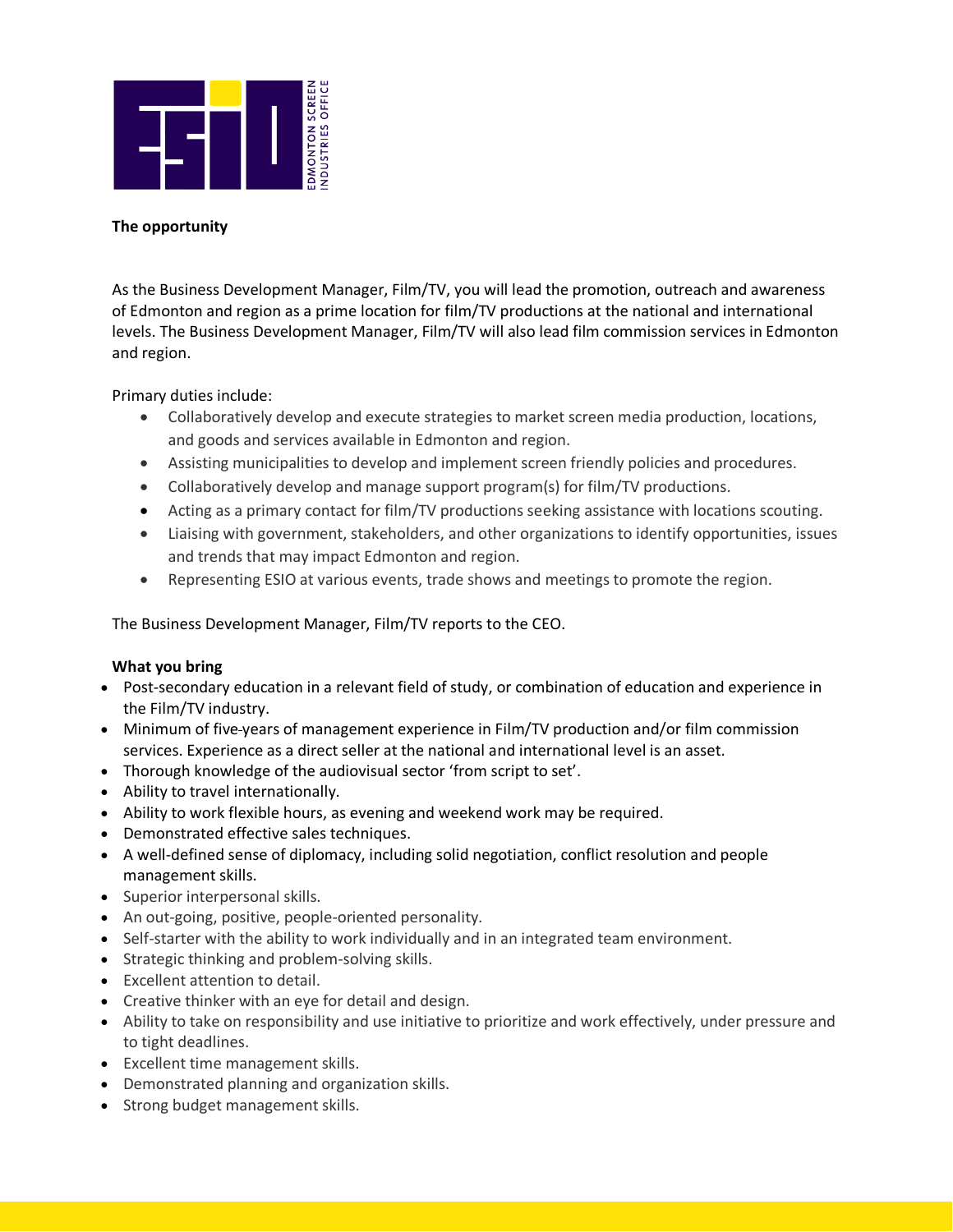

• Excellent verbal, public and written communication.

# **What the ESIO has to offer**

- Competitive salary starting at \$80,000 and commensurate with experience.
- Health benefits, including a Health Spending Account and Employee Assistance Program.
- Flexible work hours.
- Ability to work remotely (3 days/week).
- Opportunities for training and development.

#### **About the ESIO**

The Edmonton Screen Industries Office Society (ESIO) was established in 2017 by the City of Edmonton to ensure that the Edmonton Metro region becomes known nationally and internationally as a great place to start, develop, and commercialize creative content in the screen industries. We lead community efforts to create opportunities and provide support for economic development of the sector.

With early support from the Edmonton Arts Council, Edmonton Economic Development Corporation, and seed financial support from the City of Edmonton, the ESIO set to work to re-establish and expand leadership roles previously assigned to the Edmonton Film Commission into an expanded vision for the growth and sustainability of all of Edmonton Metro's creative screen enterprises and industries. This expanded scope includes adopting industries such as animation, video game development and virtual reality applications, while retaining support for the film and television industry.

ESIO's strategy considers and addresses the challenge of a wide diversity of interests, history, and business models by approaching the sector with an entrepreneurial mindset, building on and leveraging Edmonton Metro's existing strengths in support of more sustainable enterprises and new sector opportunities. For more information about the ESIO visit [www.edmontonscreen.com](http://www.edmontonscreen.com/) to learn more.

# **How to apply**

Please submit your resume, cover letter and salary expectations to [hr@edmontonscreen.com,](mailto:hr@edmontonscreen.com) noting 'Business Development Specialist, Film/TV' in the subject line. This posting will remain open until a suitable candidate is found.

We thank all applicants for their interest; however, only those selected for an interview will be contacted. The ESIO is committed to a diverse workforce and an inclusive culture. As an equal opportunity, equal pay and equal rights employer, we encourage applications from all qualified individuals.

*At the Edmonton Screen Industries Office, we recognize, appreciate, and celebrate the First Nations, Metis, and Inuit whose footsteps have marked these lands for generations. We respectfully acknowledge that we are situated on Treaty 6 territory, traditional lands of the Cree, Dene, Blackfoot, Saulteaux,*